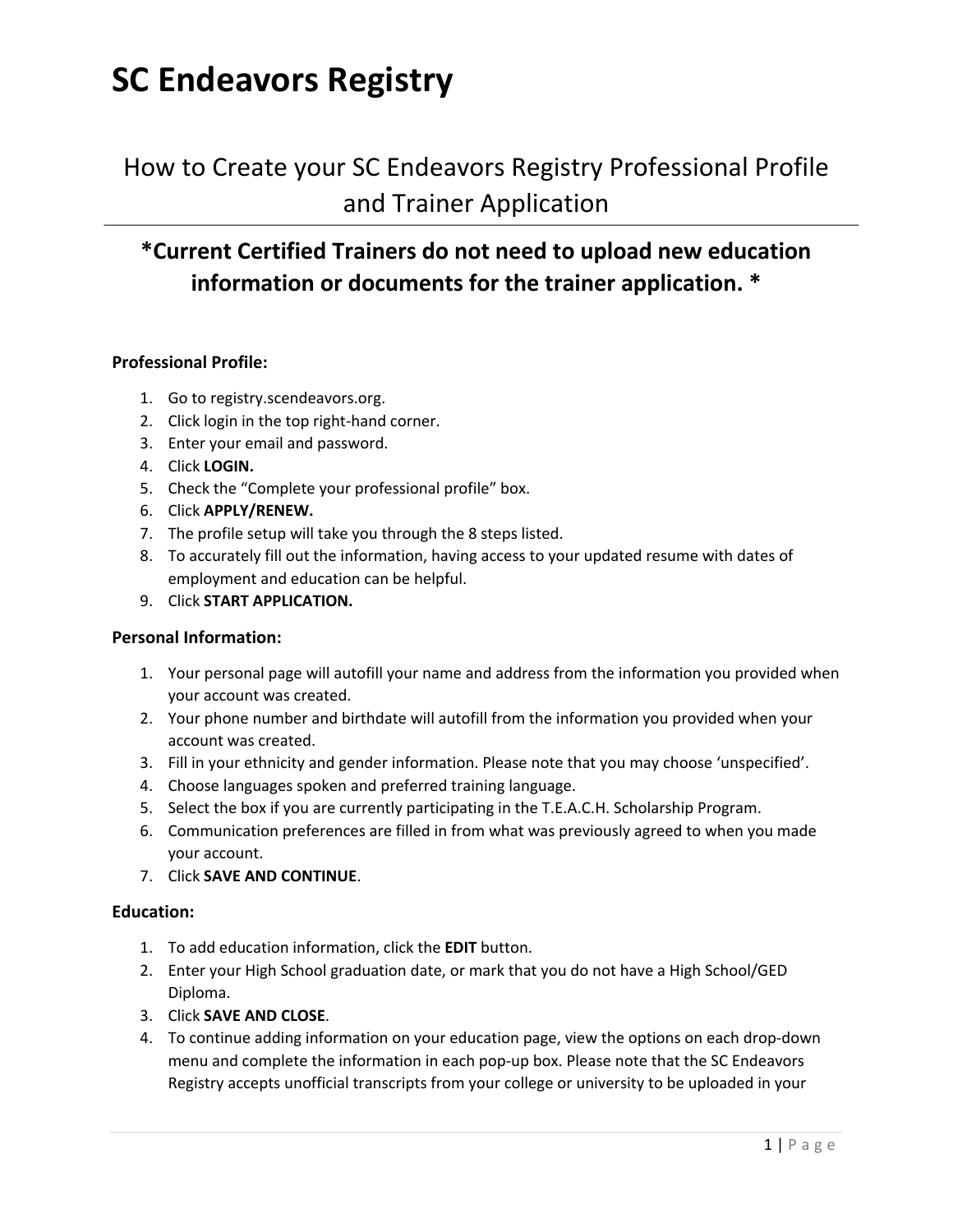# **SC Endeavors Registry**

professional profile. They must include the school name, your name, letter grades, semesters, and course names. Course descriptions may be requested for additional information.

5. Click **SAVE AND CONTINUE**.

#### **Employment:**

- 1. Select **ADD POSITION**.
- 2. To enter employment, you must search for your organization based on the following organization types:
	- a. Direct care and education programs
	- b. Employment outside of the state of South Carolina or an organization not found using the two other search options
	- c. Other organizations, such as training sponsor organization and institutions of higher education

#### **Employer Search-Direct Care and Education Programs:**

- 1. Click **SELECT** next to the Direct care option.
- 2. If you know your Organization ID, you can search by ID. Otherwise, enter any other search criteria and click **SEARCH**.
- **3.** Select your organization from the list. **If your organization is not found, follow the directions listed under 'Employer Search-Employment Outside of South Carolina or Not Found in a Search' below.**
- 4. Click **CONFIRM** if the information is correct.
- 5. Enter your position information.
- 6. Click **SAVE**.

#### **Employer Search-Employment Outside of South Carolina or Not Found in Search:**

- 1. Press **SELECT** for employment outside of the state of South Carolina or employment not found using other search criteria.
- 2. Fill out the Employer details.
- 3. Click **SAVE AND CONTINUE**.
- 4. Click **CONFIRM** if the information is correct.
- 5. Enter your position information.
- 6. Click **SAVE**.
- 7. Review information is correct.
- 8. Click **SAVE AND CONTINUE.**

#### **Employer Search-Other Organizations Types:**

- 1. Press **SELECT** for employment, such as training organizations and institutes of higher education.
- 2. If you know your Organization ID, you can search by ID. Otherwise, enter any other search criteria and click **SEARCH**.
- 3. Select your organization from the list.
- 4. If your organization is not listed below, click **START HERE**.
- 5. Please note that if your employer was found in the search, you will skip this step.
- 6. Fill out the Employer details.